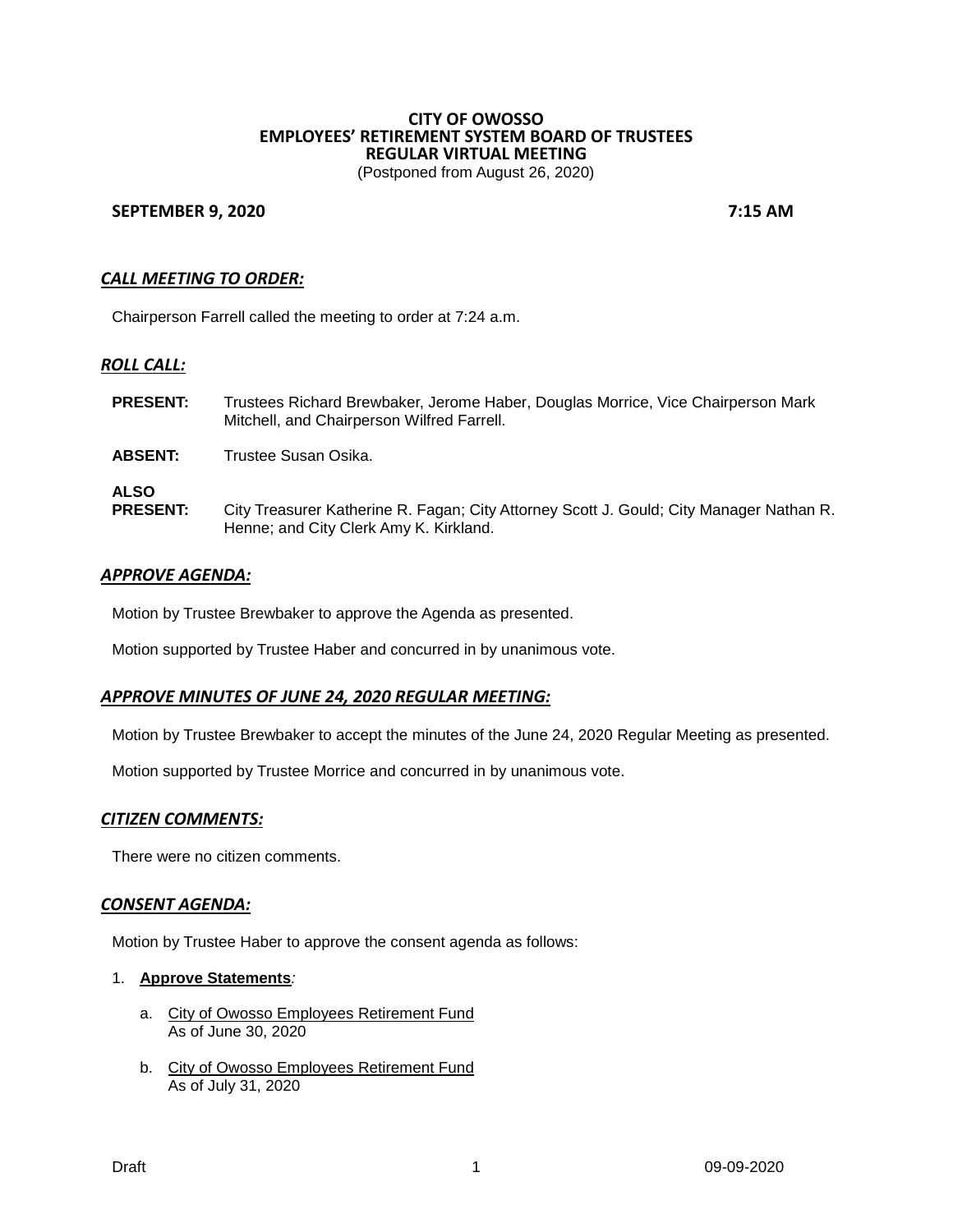c. City of Owosso Employees Retirement Fund As of August 31, 2020

# 2*.* **Payment Authorizations***:*

| a. Katherine R. Fagan, City Treasurer<br>Report of Checks Written - June 2020 |    | \$ 31,558,35 |
|-------------------------------------------------------------------------------|----|--------------|
| b. Katherine R. Fagan, City Treasurer<br>Report of Checks Written - July 2020 | Æ. | 9.25         |

### 3. **Death Acknowledgements**

None.

Motion supported by Vice Chairperson Mitchell and concurred in by unanimous vote.

# *COMMUNICATIONS:*

The following communications, publications and conference announcements are on file with the City Clerk – if you would like to read them, please contact her:

- Pensions & Investments: *June 15, 2020*
- Pensions & Investments: *June 29, 2020*
- Pensions & Investments: *July 13, 2020*
- Pensions & Investments: *July 27, 2020*
- Pensions & Investments: *August 10, 2020*
- Pensions & Investments: *August 24, 2020*

# *OLD BUSINESS:*

# **Completion of MERS Transfer & Dissolution of the Board**

City Clerk Kirkland explained that there were two outstanding issues that would need to be handled as a part of the closing of the Retirement System. The first issue is that the System continues to be in receipt of residual monies from dividends and interest on former Morgan Stanley accounts. It is unknown exactly when the last of the residuals will be received. The second issue is the funds held at Chemical Bank. The funds were originally withheld, to the tune of approximately \$750,000, to ensure that retirees would receive their payments even if there was a problem and MERS was unable to pay them. MERS has successfully paid retirees for June, July, and August, meaning the risk of any initial difficulties has passed and the money can be transferred to MERS. This transfer should take place in the next couple of weeks after staff has determined the amount that should be allocated to each division.

There was question as to whether another meeting was necessary to handle these outstanding items. City Attorney Gould indicated no further meetings would be necessary the Board could simply direct all proceeds to be transferred to MERS in its dissolution resolution. The intent of the resolution is to wrap up all the loose ends and officially dissolve the Board.

Motion by Vice Chairperson Mitchell to adopt the following resolution concluding all of the business of the City of Owosso Employees' Retirement System and dissolving the Board of Trustees:

# **RESOLUTION NO. R-02-2020**

# **OF THE CITY OF OWOSSO**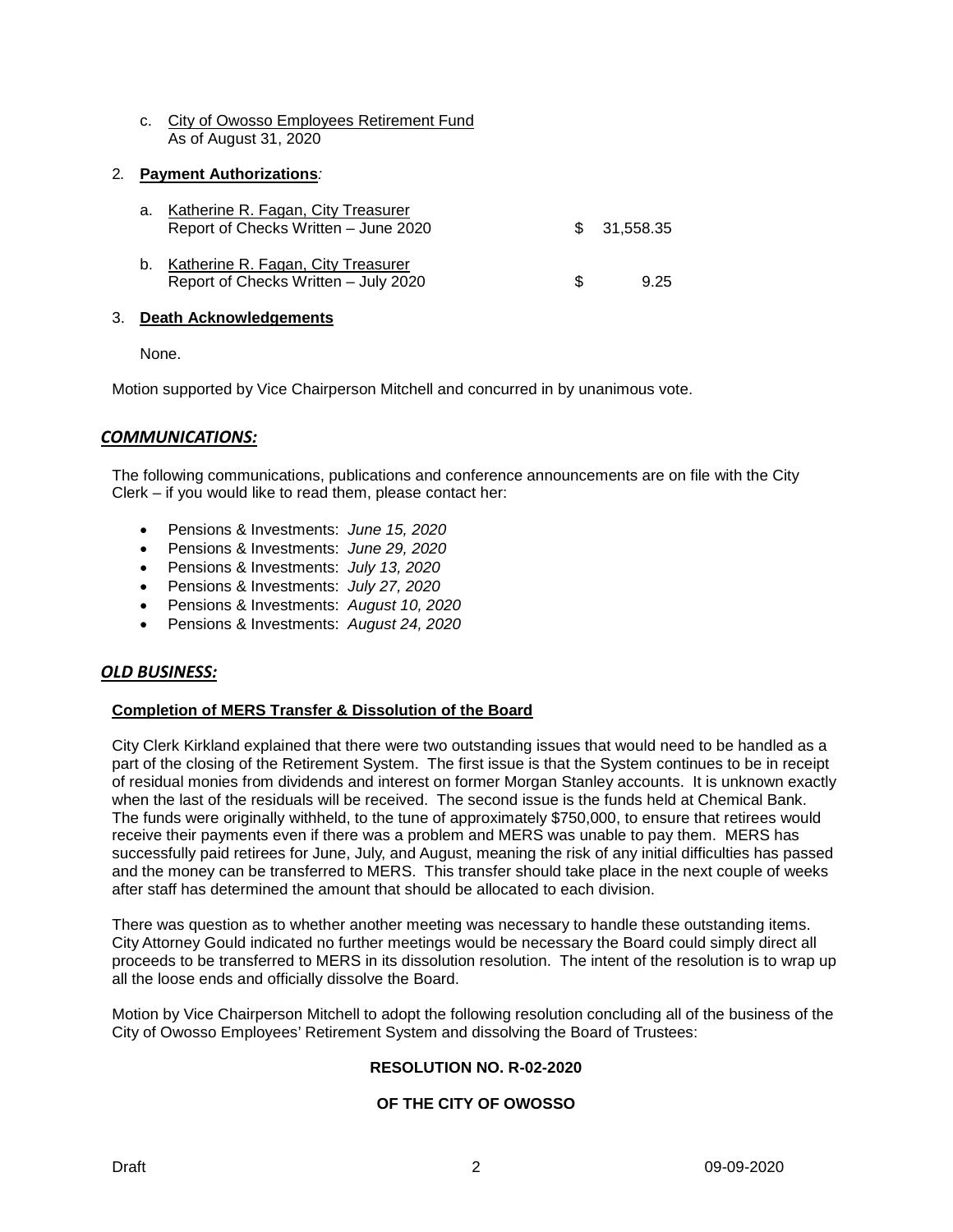# **EMPLOYEES' RETIREMENT SYSTEM BOARD OF TRUSTEES**

WHEREAS, the Owosso Code at Section 2-403(a)( 1) delegates and vests with the Municipal Employees' Retirement System of Michigan (MERS) the general administration and management of the of the Owosso pension system; and

WHEREAS, the Owosso Code at Section 2-403(a)(2) directs the City of Owosso Employees' Retirement System Board of Trustees to cease its existence as of June 1, 2020 or as soon thereafter as all of the assets are transferred to MERS; and

WHEREAS, the City of Owosso will have transferred all of its pension assets to MERS by September 30, 2020; and

WHEREAS, any future residual earnings of interest or proceeds stemming from asset liquidation relating to the aforementioned transfer to MERS will be forwarded to same; and

WHEREAS, to date no remaining issues remain pending nor reasonably foreseen by the Board of Trustees; and

NOW, THEREFORE, BE IT RESOLVED BY THE CITY OF OWOSSO EMPLOYEES' RETIREMENT SYSTEM BOARD OF TRUSTEES:

- FIRST: That any and all future residual earnings of interest or proceeds stemming from asset liquidation, once held by the City's Retirement System are to be transferred to MERS upon the City's receipt.
- SECOND: That the City of Owosso Employees' Retirement System Board of Trustees as known, and its obligations to the pension system shall be dissolved per City Code Section 2- 403(a)(2) upon the adjournment of this pension board Meeting as of September 9, 2020.

Motion supported by Chairperson Farrell and concurred in by unanimous vote.

Vice Chairperson Mitchell asked that the City Council be made aware of the dissolution of the Board.

#### *NEW BUSINESS:*

None.

#### *CITIZENS COMMENT:*

There were no citizen comments.

Vice Chairperson Mitchell thanked Chairperson Farrell for his help over the years saying it was greatly appreciated. Trustee Brewbaker echoed Vice Chairperson Mitchell's sentiments.

City Clerk Kirkland read aloud the following certificate of appreciation for Chairperson Farrell:

#### **A CERTIFICATE OF APPRECIATION FROM THE MAYOR'S OFFICE OF THE CITY OF OWOSSO, MICHIGAN RECOGNIZING**

### **WILFRED FARRELL**